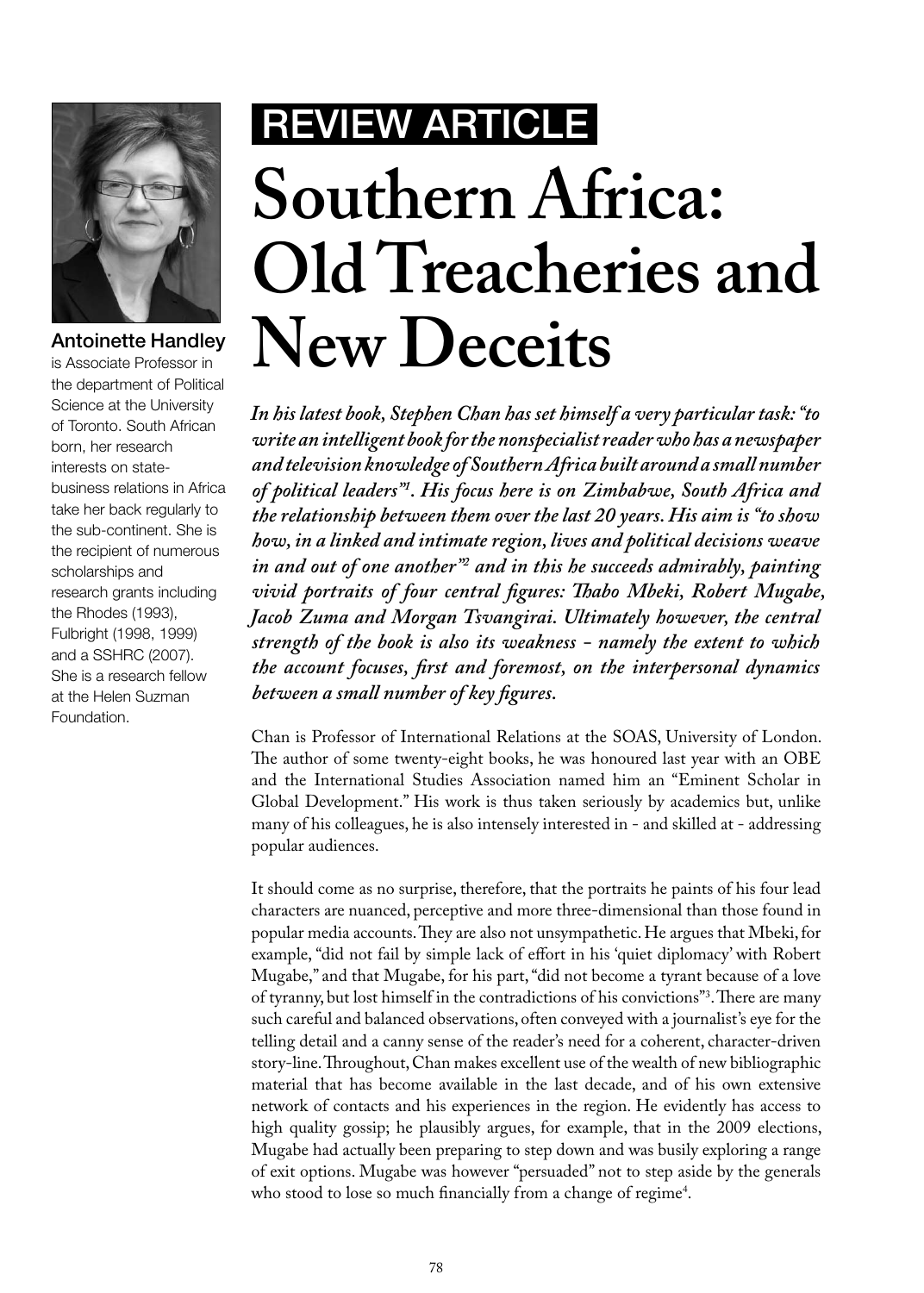The general implication of Chan's book however is that personal loyalties and betrayals ought to be regarded as the key drivers in the recent histories of South Africa and Zimbabwe and of the interactions between these two countries – and here he may be doing too little to challenge the worldview of his intended audience. For example, the arc of his story about the rise of Jacob Zuma to the South African presidency will already be familiar to a well-informed, newspaper-reading audience, told as it is principally as an account of a highly personalised struggle for power between Mbeki and Zuma. Very little time and attention are devoted in this volume to the structural and institutional factors that facilitated the rise of Zuma and the fall of Mbeki. This type of analysis reflects rather than challenges the prevailing tendency to portray the ANC's recent politics as driven purely by personal struggles for power.

Chan makes much of the affinity between Mbeki and Mugabe, driven by similarities in their sensibilities and outlooks: they are both veterans of the liberation struggles in their respective countries. But both figures have recently been challenged by younger, less intellectually-inclined men (Tsvangirai and Zuma). Both Mbeki and Mugabe are clever, learned, and sophisticated; and both are inclined towards a set of Afro-centric thinkers and ideas. Accordingly, both react viscerally - and often in ways that are tragically misdirected - against the perceived racism of some of their fellow citizens and international interlocutors.

A key part of Chan's analysis then is rightly concerned with the kinds of ideas that have engaged Mbeki. Chan presents a canny reading of Mbeki's intellectual trajectory and how this might have influenced his policy inclinations. He elucidates how a set of ideas found in early negritude, anti-imperialist and pan African writings' served as a powerful motivator of Mbeki's policies on NEPAD and the African Renaissance – but also informed his reaction to the discourse that Mugabe deploys and is embedded in. While not an uncritical observer, Chan is clearly sympathetic to the nationalist struggles across the continent and, refreshingly, does not entertain the more facile and often racist constructions of Mbeki's involvement in Zimbabwe

Chan is not quite so impressive on Mbeki's AIDS denialism – but this is not central to the story he is telling so one might easily forgive him that<sup>6</sup>. However, it is useful to contrast Chan's overall approach to Mbeki's thinking and decision making with the approach adopted by Anthony Butler in his 2005 *African Affairs* article. In this article, Butler seeks to explain South Africa's AIDS policy under Mbeki and explicitly eschews psychoanalytic accounts of Mbeki as the key explanatory variable for these policies. Instead, Butler delivers a sober, coherent and convincing analysis of the competing paradigms within which the debate and decision making about HIV/AIDS was conducted, the responses of the ANC, the Department of Health and the broader health community to these – and why one paradigm triumphed.

Make no mistake, Chan's account is vivid and highly readable and we may learn a great deal from it. For example, Chan gives a credible and balanced account of Mbeki's international diplomacy, the full extent of which many South Africans are unfamiliar with. In addition, towards the end of his book, Chan makes a thoughtful set of observations that challenge an overly romantic view of democracy (at least of democracy as expressed in a strict, first-past-the-post rendering of election results). He argues instead the pragmatic importance of ensuring that all parties that enjoy a significant constituency have significant representation: "there is something to



SOUTHERN AFRICA: OLD TREACHERIES AND NEW DECEITS: Stephen Chan Yale University Press, 2011 ISBN: 9781868424375